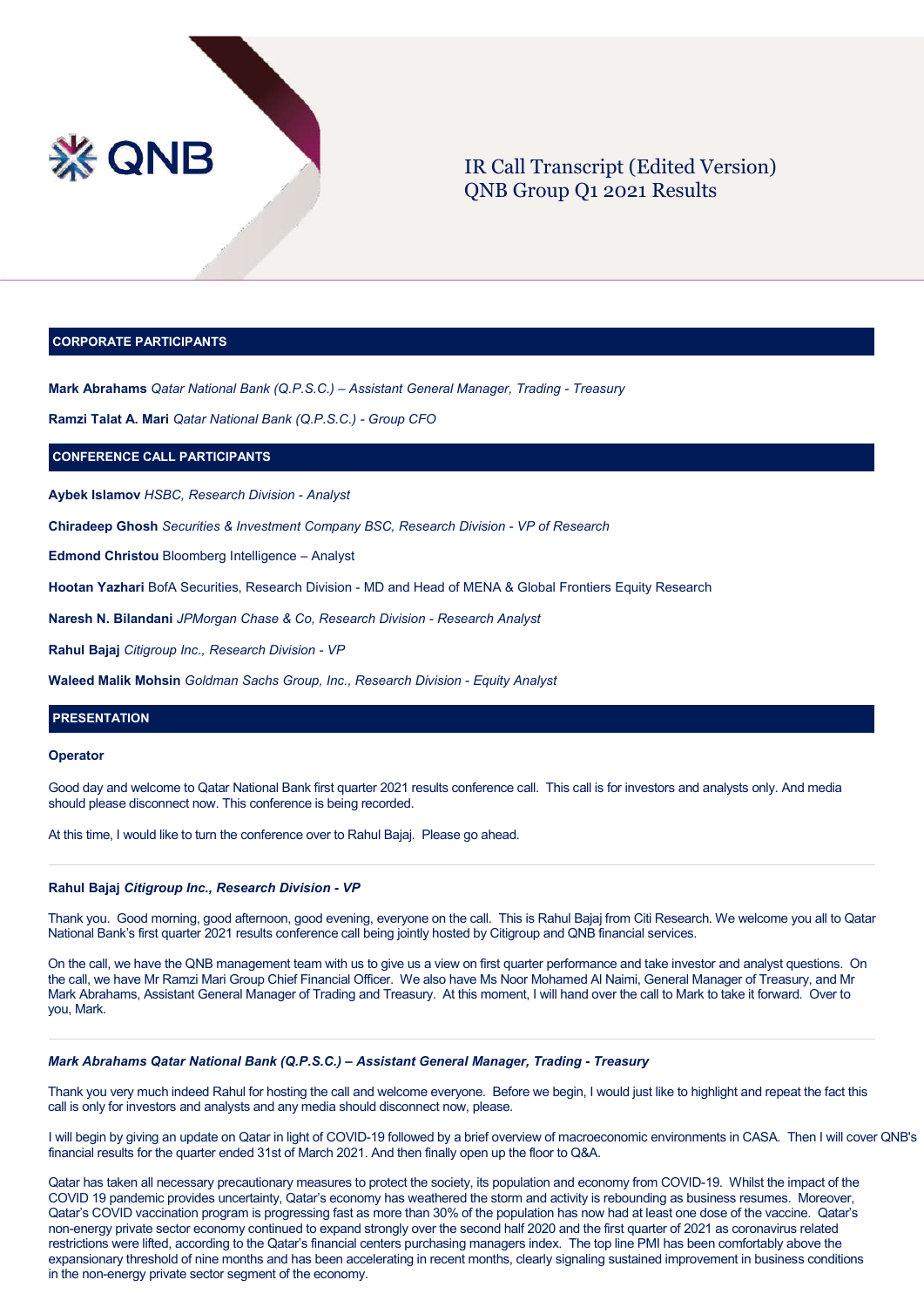Moving forward, private sector growth will be boosted by the continued structural reforms, including ownership liberalization, the promotion of foreign direct investments, labor reforms, and several initiatives to support SMEs as well as self-sufficiency in strategic sectors. Tailwinds for investment in increasing hydrocarbon production will drive economic growth going forward. Six new LNG liquefaction trains, a plan to increase Qatar's LNG production by 64% to 126 million tons per annum. Qatar is going to go from 77 million tons per year to 110 million tons by 2025, and then up to 126 million tons by 2027.

Positive spillovers from increased hydrocarbon production are combined with diversification efforts and structural reforms to boost activity and spending in the manufacturing and services sectors.

I will now move on to QNB's quarterly financial results for the three-month period ended 31st of March 2021. The financial results were as follows. Net profit was QR 3.3 billion or USD 0.91 billion. Considering the global economic conditions, QNB group following its conservative approach towards building adequate reserves gained potential loan losses has opted to increase its loans loss provisions compared to last year, which will assist in protecting the group from any adverse experiences in the portfolio. This has impacted the reported profitability. In addition, QNB group has continued on its operational rationalization exercise which has resulted in significantly reducing the cost to income ratio from 25.6% last year to currently 23.4%. Operating income maintains at QR 6.7 billion or USD 1.8 billion clearly demonstrating QNB group's success in maintaining growth across the range of revenue sources even in these challenging conditions. Total assets remain over QR 1 trillion at QR 1.042 trillion or USD 286.4 billion up by 8% from March, 2020. This was driven by growth of 2% in loans and advances to reach QR 720.6 billion or USD 198 billion.

QNB group remained successful in attracting deposits, which resulted in an increase in customer funding by 6% from March, 2020 to reach QR 749.6 billion or USD 205.9 billion. This has also improved the group's loan to deposit ratio to 96%. The group was also able to attract high quality wholesale funding. The group issued a \$1 billion five-year bond in January. This deal attracted strong interest from around the world from key global investors, reflecting our investors' confidence in QNB group's financial strength and its position as the largest financial institution in the Middle East and Africa region. And also clearly demonstrates our standing as a high-quality regular issuer, and confirmation of our successful strategy becoming a leading bank in MEASEA. Despite several challenges and headwinds from the global pandemic, QNB group was able to maintain the ratio of nonperforming loans to gross loans at 2.2%, a level considered to be one of the lowest among financial institutions in the Middle East and Africa region, reflecting the high quality of the group's loan book and the effective management of credit risk in these conditions.

In addition, the coverage ratio on stage three loans is standing at 110%. Total QR 93.5 billion up by 5% from March, 2020. The bank's capital adequacy ratio is standing at 19% comfortably higher than both QCB and Basel three requirements. Group is very well capitalized and comfortably exceed other regulatory liquidity and leverage ratios.

With that, I will now close, and we will turn to questions and answers. Thank you.

# **QUESTIONS AND ANSWERS**

## **Operator**

Thank you. If you would like to ask a question, please press star one on your telephone keypad. Please ensure the mute function on your phone is switched off to allow your signal to reach our equipment. If you find your question has been answered, you may remove yourself from the queue by pressing star two. Please restrict yourself to two questions. Again, please press star one. We will now take the first question from Walid Mohsin from Goldman Sachs.

#### **Q- Waleed Malik Mohsin** *Goldman Sachs Group, Inc., Research Division - Equity Analyst*

A couple of questions from my side. First, if you could comment on the funding situation in Turkey particularly the access to the swap market and the impact it's having on margins and asset quality. Secondly, if you could talk about the trends that you're seeing on asset and credit quality, particularly in Egypt and Turkey, especially in the stage two bucket. Thank you.

# **A- Rahul Bajaj** *Citigroup Inc., Research Division - VP*

Mark, if you can comment on liquidity situation in Turkey?

#### *A - Mark Abrahams Qatar National Bank (Q.P.S.C.) – Assistant General Manager, Trading - Treasury*

Certainly. Obviously with the with the surprise announcement recently of the change in the governor, there was quite a significant spike up in the offshore FX forward rates and also the CDs levels as well in Turkey. From a QNB finance bank perspective, we've always been very, very prudent from very conservative liquidity measures anyway. And from the bank's perspective, there was never at any point any requirement for a single dollar or Turkish Lira funding from the group here in Doha. And since that time, we've been in daily contact with our colleagues in Turkey. And as I'm sure you've seen, there's been a significant reduction in the volatility of the offshore market, as I think there's a sense of stability of return to this market. So there was no undue panic at that time. There was a natural spike up I think on that unexpected news. But in terms of the funding of QNB finance banks specifically, and I think the border economy, things have definitely stabilized and calmed down, and that's reflected very much in the London FZ swap market and the current reduction back down in the CDs market.

# **A - Ramzi Talat A. Mari** *Qatar National Bank (Q.P.S.C.) - Group CFO*

On asset quality in Turkey, Egypt. If we start with Egypt. Now stage two loans in Egypt from around 8 to 9.5, because we see some accounts that need to be shifted from stage one to stage two. But in terms of NPL ratio in Egypt, still stable around the 2.4, 2.5. We don't see until today in Egypt major pressure in terms of NPL. However, we wanted to increase the stage two. And I think reaching 10% at this stage, and the way the economy is going is a good idea from a conservative point of view. But if we look at the overall number in Egypt, their coverage ratio maintained around 111. Stage two coverage increased to 14.2% from 13.7%. And the cost of risk is still stable around 110. So the number doesn't show any momentum of weakness in the book, but we still believe that we need to be conservative in Egypt. And that was reflected in the stage two loan.

If we shift to finance banks, the stage two loans does not materially increase. It's still stable along the 9%. The coverage ratio again stable, close to a hundred percent. NPL ratio marginally grew from 4.5 to 4.6, nothing material. The stage two coverage also increased to 11.7 from 11.3. And the cost of risk in reality dropped to 145 from 175. So whether it was Turkey and Egypt, we can summarize by saying we still enjoy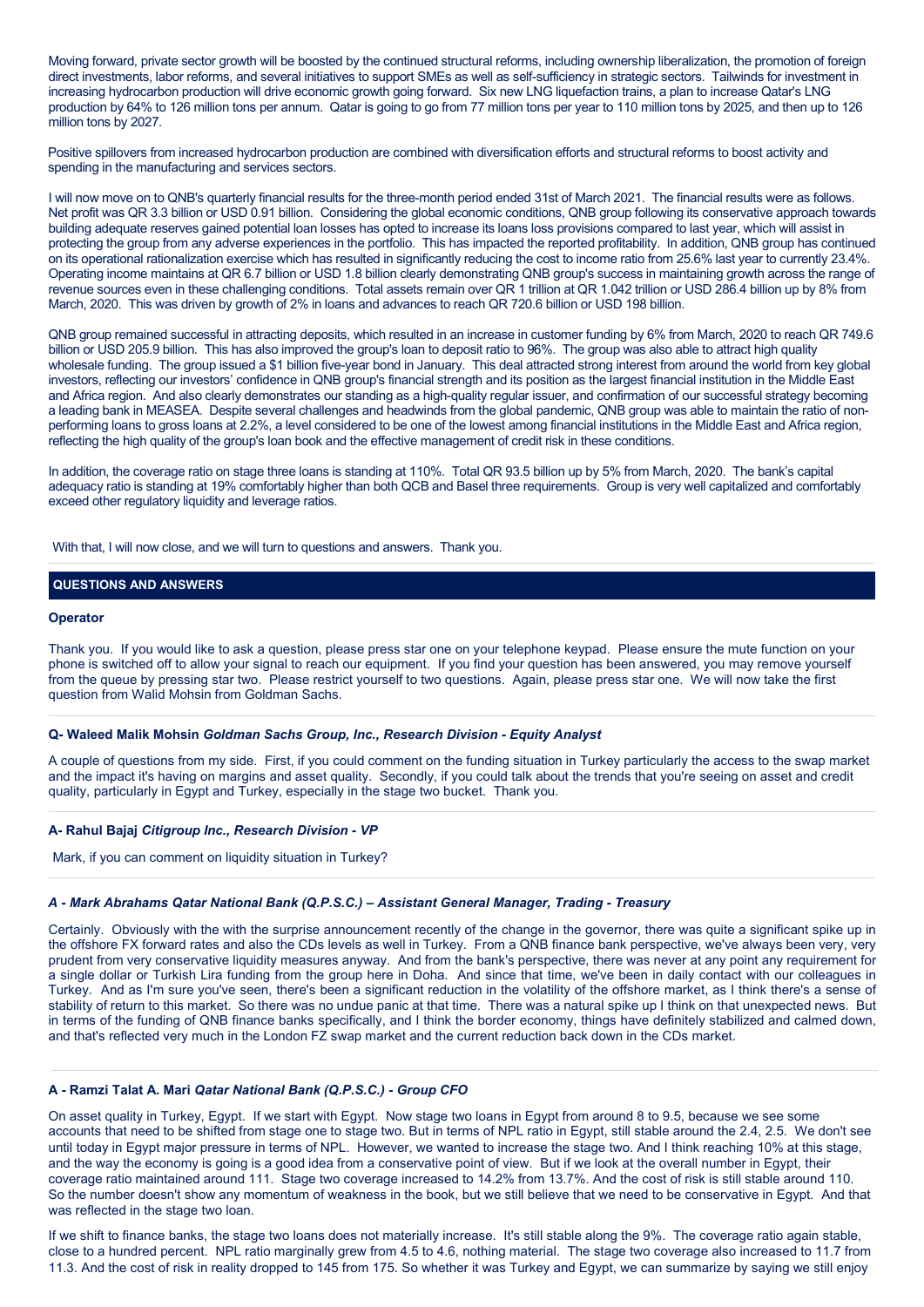a very strong coverage ratio. We are not seeing strong momentum of weakness in the book. However, QNB has taken a very conservative approach in building their provisions. We want to maintain a strong coverage ratio, and we want to continue to grow coverage in stage two and stage three.

# **Q- Waleed Malik Mohsin** *Goldman Sachs Group, Inc., Research Division - Equity Analyst*

Got it. Thank you. Just the last follow-up. Any of these events, I mean, how is this changing your growth strategy in Turkey and Egypt? And what I mean by that is obviously the unexpected turn of events in Turkey which has pushed up the cost of funding, normalizes a little bit with the nomination in the swap pocket, but still pushing it up. And number two, I mean, rates remain relatively elevated in Egypt, which has meant that capital expenditure seems to been pushed out by six months or so. So how has it changed your kind of growth outlook for Turkey in Egypt these two factors?

#### **A - Ramzi Talat A. Mari** *Qatar National Bank (Q.P.S.C.) - Group CFO*

Growth in Egypt this year in terms of balance sheet, we don't see it as strong as what we have seen in previous year. That's why we are still anticipating for 2021 for the growth to be 10-12% only. Loans not to grow by more than 7-8%. Deposits will continue to be between 10-12%. For Turkey, in terms of balance sheet, we agree that there is vagueness in how interest rates is going to go forward, and we fully appreciate the impact of the changes that took place. Still, we believe that Turkey will continue to grow in terms of balance sheet between the 15-17%, which is higher than what we anticipate in Egypt this year. Overall, the growth in both countries will be lower than what we have seen in previous year. So we are taking a very careful approach and growing the business whether it was in Egypt or Turkey this year until we see the overall economical implication.

#### **Q- Waleed Malik Mohsin** *Goldman Sachs Group, Inc., Research Division - Equity Analyst*

Got it. Thank you so much Ramzi. That's very helpful. Thank you Mark.

# **Operator**

Our next question is from Chiro Ghosh from SICO.

## **Q - Chiradeep Ghosh** *Securities & Investment Company BSC, Research Division - VP of Research*

Hello. Thanks for hosting the call. This is Chiro Ghosh. So I have two questions. The first one is related to this gas expansion and the hydrocarbon production that has been planned in Qatar. So can you please tell me in which year do you expect the borrowing demand to come from? So would it be in 2022, 2023 or later? That's one.

And secondly, with such a spike in interest rates in Turkey, aren't you expecting NPL ratios to go up? So, if we can throw some light on that.

# **A - Ramzi Talat A. Mari** *Qatar National Bank (Q.P.S.C.) - Group CFO*

Let's start with the first question about borrowing for gas for the north field. This is a QP decision. I don't think we can comment exactly when they are going to start borrowing for this project. We know the cost, we know that there will be some borrowing, but when or what is the structure we are going to use, I cannot comment.

# **Q - Chiradeep Ghosh** *Securities & Investment Company BSC, Research Division - VP of Research*

But most likely not in 2021, right?

#### **A - Ramzi Talat A. Mari** *Qatar National Bank (Q.P.S.C.) - Group CFO*

No, it could be, this is a very larger project. Borrowing will not be one year or two year, borrowing will extend until the maturity of the project, which is 2025. So there could be a part of that borrowing happening in 2021.

In terms of impact of higher rates on NPL ratio in Turkey. Definitely having a rate at this level will have implication on some of the accounts. And this is why we are watching very carefully the inflow of NPL. Now we were helped especially during last year and early this year in terms of some banks, especially public banks, were aggressive in lending. So some of that lending to the private sector were used to repay some of the loans in the private sector. And that's why we have seen many of the loans which had deferred installment for the last year being repaid as a result, which helped in managing the NPL ratio. Going forward, we need to be very careful and we are monitoring the NPL inflow very carefully.

# **Q - Chiradeep Ghosh** *Securities & Investment Company BSC, Research Division - VP of Research*

That's all from my side. Thank you.

#### **Operator**

Again, as a reminder to ask a question, please press star one. And as a reminder, please limit yourself to two questions. We will now take the next question from Edmond Christou from Bloomberg Intelligence Research. Please go ahead.

# **Q- Edmond Christou Bloomberg Intelligence – Analyst**

Hi. Thanks for the call. Do you still expect cost of risk to be between 65 to 75 basis points? The upper end in first quarter. Just want to see if anything has changed with rising interest rate Turkey.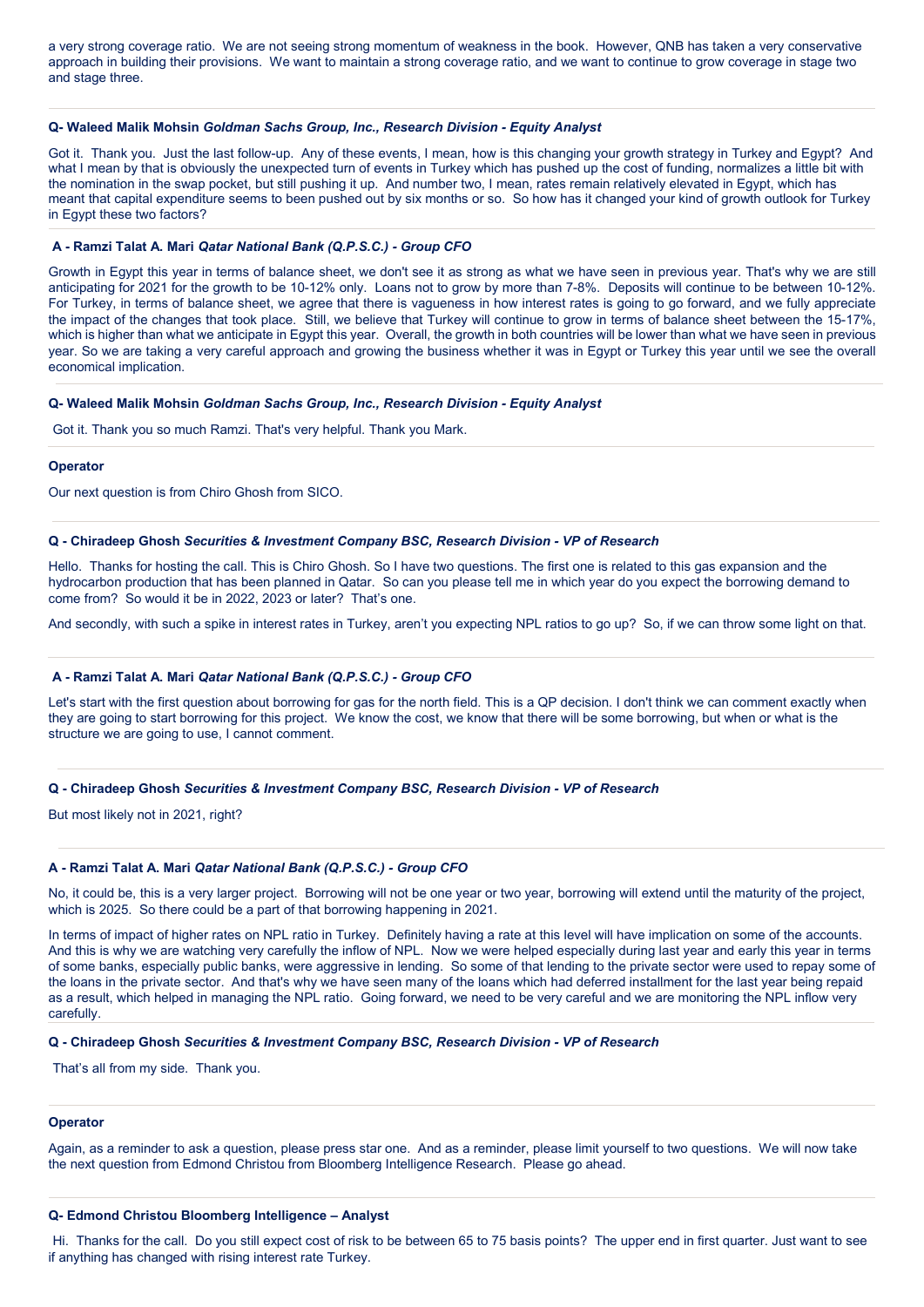Also, can you give me some color on the domestic book Qatar in terms of staging? I believe most of the staging that happened in first quarter was related to the international market, if you could kind of give some flavor on the corporate in Qatar.

The second question is on the margin. We talk about four to five basis point decline in margin this year. Does it look optimistic to you with rising interest rates in Turkey? And where do you see domestic margin given the yield curve right now? Thank you.

#### **A - Ramzi Talat A. Mari** *Qatar National Bank (Q.P.S.C.) - Group CFO*

Okay. Several questions. I'll try to remember to answer all of them. Cost of risk as of March is 74 basis points. Expectation for the year as I mentioned in January to continue to be between 70 and 75. I don't see us reaching 80 basis points that we have seen last year. So first quarter this year would drop between the 5 to maximum 10 basis point.

Margin, we have a drop of one basis point during the first quarter. However, if we look at margin for Egypt and margin for Turkey, especially Turkey, there was a major drop in margins, especially in Turkey. And this is something that we discussed in December when we said that there will be major hit to net interest income in Turkey because of the increase or the rapid increase in interest. It will take around three to six months period for Turkey to be able to absorb the implication and move forward. And we go back to seeing net interest income at normal level. Unfortunately, what's happened in the first quarter in Turkey, again, made things more complex because no one can expect what the central bank is going to do in terms of managing ventures. Will it be a gradual drop? Would it be a sharp drop? So, with that vagueness, it's extremely difficult for us whether it was here at the group level or in Turkey to estimate what will happen in net interest income. And that's why we need to wait and what will happen.

Even in Egypt, there was a drop in net interest income, but it was a marginal drop because of assessments suspending interest for some accounts. But what would be the impact, overall impact on the group? I think we are going to see another four to five basis point drop on interest margin. So I will not be surprised if we ended up the year around the 245 basis points, which still is a very strong NIM for a bank at our size.

# **Q- Edmond Christou Bloomberg Intelligence – Analyst**

Okay. Thank you. And just follow up on the asset management, the reduction in the asset management. Is this the reason for this in term of deposit and loan and how should I think about in terms of fee generation going forward?

# **A - Ramzi Talat A. Mari** *Qatar National Bank (Q.P.S.C.) - Group CFO*

Growth in loans in the group was only 2%, which is a rarity for QNB to show this low level of growth in loans. The main reason for that is that mid-March a couple of large loans matured and they were repaid. But [inaudible] month is around QR 11 billion. And this impacted the overall growth in loans in the group, especially in Qatar. However, looking at the pipeline for loans within QNB, especially in the property market, we are seeing very strong pipeline. I still confirm the guidelines we gave on growth and loans at the beginning of the year. We still expect 5-7% growth in loans. So the momentum for growth in loans, especially in second quarter and going forward, we'll continue to be much better than what we have seen in the first quarter.

# **Q- Edmond Christou Bloomberg Intelligence – Analyst**

Thank you very much.

#### **Operator**

.

We will now take the next question from Aybek Islamov from HSBC.

## **Q- Aybek Islamov** *HSBC, Research Division - Analyst*

Yes. Thank you. This is Aybek from HSBC. Just a couple of questions really. I mean, I'm looking at the first quarter net income. It looks like a pretty good start to this year. When you think about the guidance of net income growth you gave earlier, which I believe it was between 4% and 6% increase in net income, how do you feel about your guidance after you reported first quarter results? That's my first question.

Second question is, in your financial statements, you have unrealized translation losses in foreign currency, obviously, given this depreciation in Turkish lira and also some unrealized losses through other comprehensive income on debt securities. How do you think it will evolve? And is there a chance you may recycle some of it in your income statement?

## **A - Ramzi Talat A. Mari** *Qatar National Bank (Q.P.S.C.) - Group CFO*

Debt security will not impact P&L. Going back to the main question on overall growth and [inaudible] income, I still believe that growth in net interest income for the year will continue to be between the 4% and 5%. I totally agree with you that we have been able to manage the net interest income and interest margin very well during the first quarter, even with the drop in Turkey and Egypt. But I think a growth of 5% overall for the year will be a very strong growth in terms of net interest income for the group.

[Inaudible], is there anything else I missed in your question?

#### **Q- Aybek Islamov** *HSBC, Research Division - Analyst*

Yes. I also wanted to ask you about net income guidance. You gave at the start of the year I think it was between 4-6% for net income growth, EPS or net income. How you feel about this guidance now that you've reported first quarter results?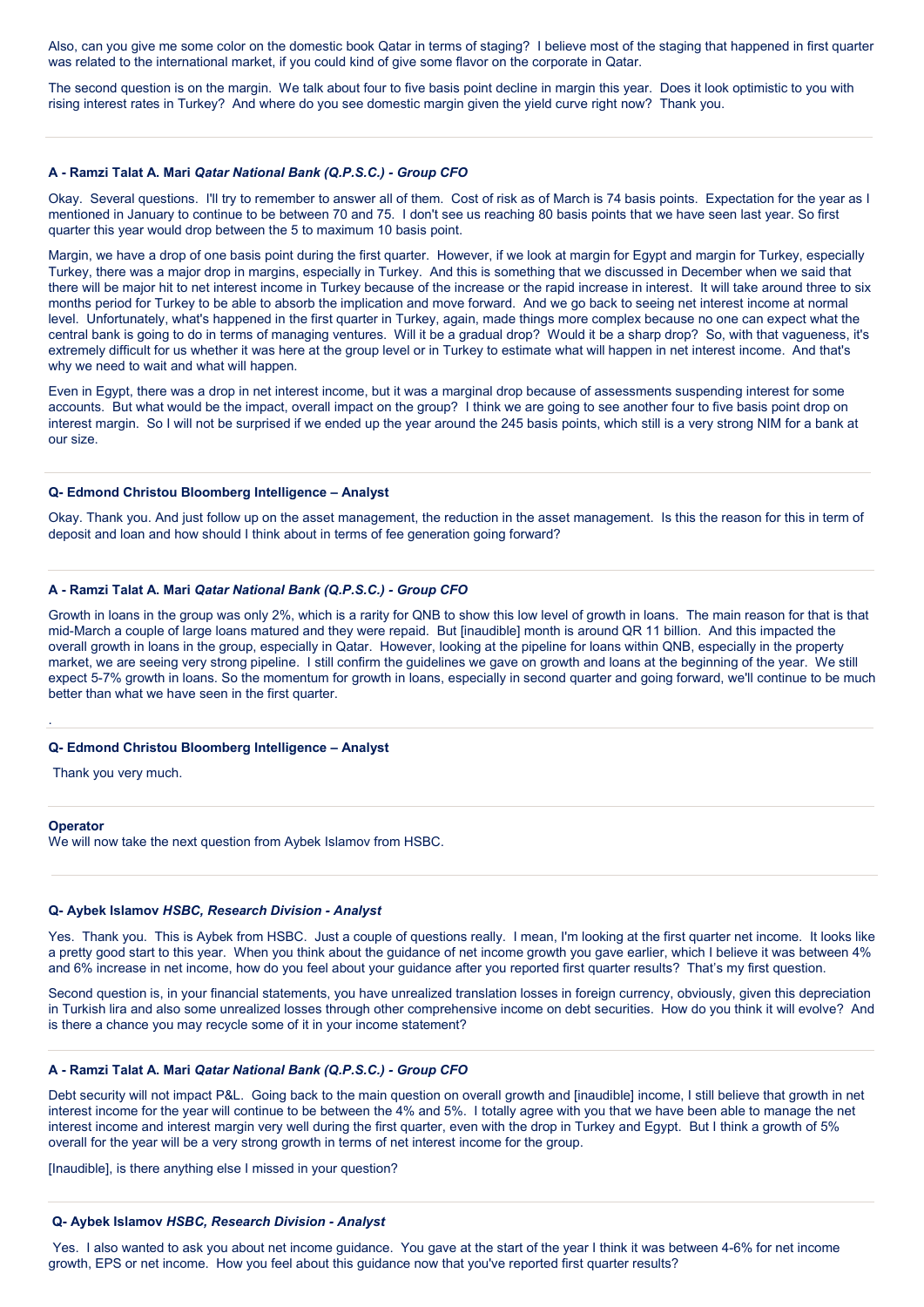## **A - Ramzi Talat A. Mari** *Qatar National Bank (Q.P.S.C.) - Group CFO*

No, I think I'm very confident that this can go up to 5-7%. And we are very optimistic that we'll be on the high side of the guidelines.

## **Q- Aybek Islamov** *HSBC, Research Division - Analyst*

Okay, thank you.

#### **A - Ramzi Talat A. Mari** *Qatar National Bank (Q.P.S.C.) - Group CFO*

Just to continue on this. Definitely first quarter gave us very good sign that this should be a better year than what we originally anticipated. And this is clearly reflected in how we manage our cost to income ratio with material input to 23.4 from 24.3. This is much better than what we anticipated. The group is managing the post very carefully. Growth in net interest income is better than what we originally anticipated because we were very worried about the hits that will come from Turkey. The hit took place, but the group were able to manage the cost of funding much better than originally anticipated. And that's why positively reflected on the new guidelines. At the same time, we are not seeing major pressure on NPL. The conservative approach we have taken in the last two years are paying off now, and that's why we are anticipating that cost of risk will drop from the 80 basis points that we have seen last year. This can summarize how we are looking for the year 2021.

#### **Operator**

We will now take the next question from Naresh Balandani from JP Morgan.

# **Q - Naresh N. Bilandani** *JPMorgan Chase & Co, Research Division - Research Analyst*

Thank you. Hi, it's Naresh Balandani from JP Morgan. Thanks for your time. Mr Ramzi, just two questions please. One is, if I take a look at the presentation, you've kindly highlighted that the mix of US dollar denominated loans has increased to 61% compared to 55% at the end of the last year. If you can please throw some color on what drove this change in the mix, and if this could have any impact on your net interest margin, given the rise in the US bond vields. That's one.

The second is my question on the Qatari segment. If I take a look at the segment of the financials, I see that the fact that your investments growth has been slow – overall lending growth has been flat, but assets have grown quite sharply. And now I assume this is probably sitting in excess liquidity because of the loan maturities that you saw in the first quarter. Do you believe that this could potentially offer a positive surprise in the domestic segment loan growth in the later part of the year, given that we've seen a very solid start in the public sector loan book as we are seeing at the system level?

# **A - Ramzi Talat A. Mari** *Qatar National Bank (Q.P.S.C.) - Group CFO*

Thank you. Absolutely. I will tackle your second question first. The mix in the balance sheet of course materially changed in the first quarter because the liquidity in the group was materially better. I've been in the bank now for more than 21 years. I don't recall when our loan to deposit ratio was at 96.1%. But I need to tell you, as a CFO, I'm not very fond of 96.1. I think a normal ratio for a bank at our size should be between the 98% and 99%. Why? Because I need to have the best trade-off between a strong liquidity and a strong profitability. 96.1 definitely impact net interest income for the growth. This liquidity was reflected on the growth that we have seen on cash and due from banks, which grew by 24% from March last year and 12% from December. So major increase in cash and due from bank which has a major small margin which does not exceed 25 to 50 basis points in terms of margin.

And that's why I said I'm optimistic because I know that the pipeline for loan is materially stronger. This will be reflected on a much stronger growth in loans second, third, fourth quarter. And that's why you are going to move growth in net interest come from 2%, which we have seen in first quarter to around 5-7% by year end, which will overall a net interest income for the growth.

Now, in terms of mix of loans in terms of currency, I mentioned that we have two loans maturing in March, both amounting to around 11 billion. Both of these loans were Qatari riyal loans. At the same time, some of the loans that we gave during the first quarter were dollar based because they were given to some companies that enjoy a cashflow and dollar. And that was the reason why the mix changed. Going forward, I think we will go back to where we started the year in terms of the overall mix.

## **Q - Naresh N. Bilandani** *JPMorgan Chase & Co, Research Division - Research Analyst*

Thank you. That's very clear.

#### **Operator**

As a reminder to ask a question, please press star one. We now take the next question from [Inaudible] from Bank of America. Please go ahead.

## **Q – Speaker, Bank of America**

Hi there, gentlemen. And thank you for the call. I wanted to maybe delve a bit deeper into where in particular you felt the cost optimization that's most effective and where you take the most encouragement in cost control, and what the outlook is for your cost base going forward given activity levels are picking up. Again, are you going to start to see a resurgence in cost pressures, or do you think there are further cost optimization projects that you can undertake to continue the favorable trend in cost to income ratio through to the end of the year?

My next question is with regards to the M&A market. Obviously, a lot of fallout last year. Valuations in the banking market have become a lot more attractive. How are you thinking about M&A at the moment? Is this still in the agenda? Are you closer to doing something? Are you less inclined to do something given the risks have also changed commensurately? But just love to get your thoughts on your views with regards to QNB and M&A. Thank you.